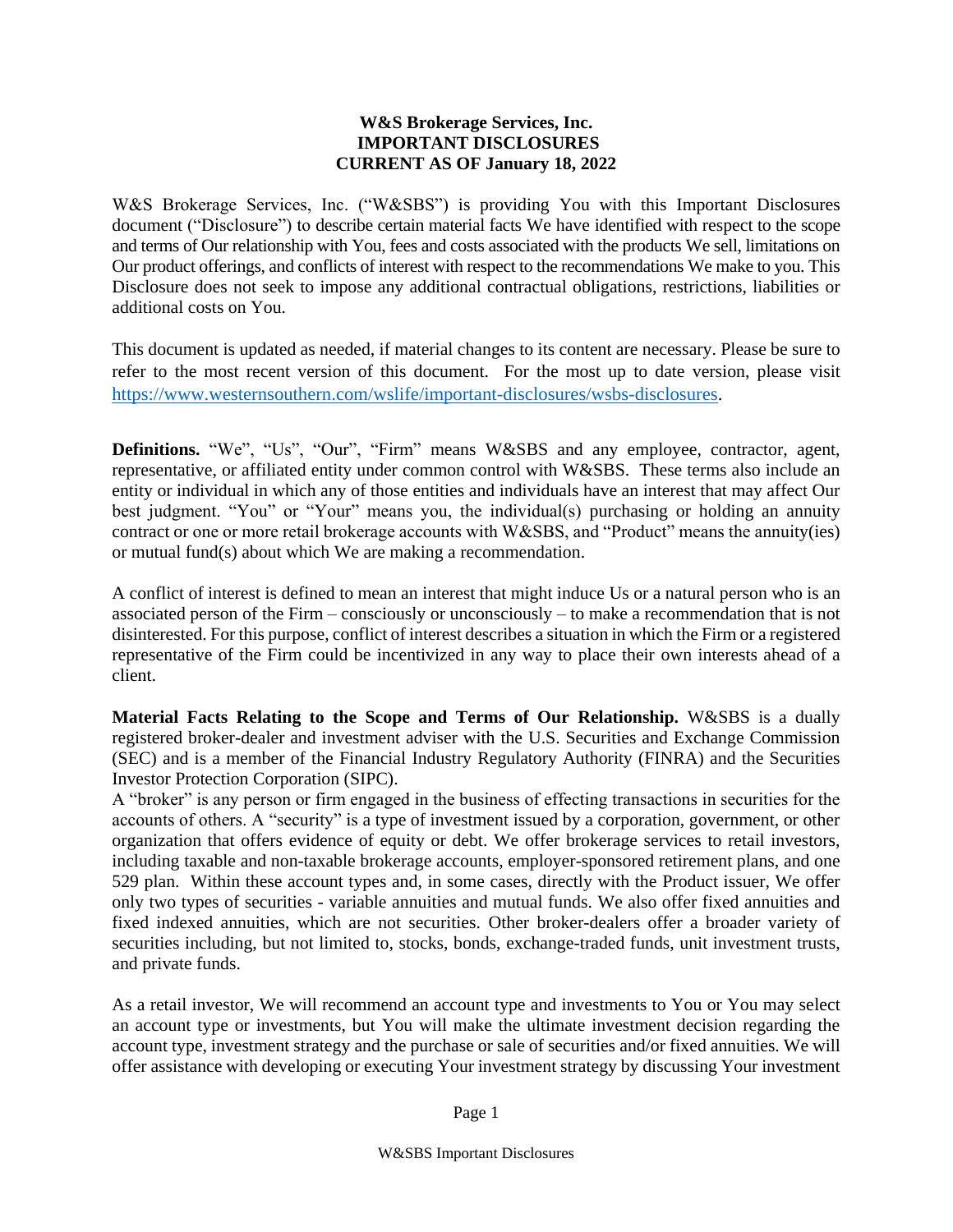goals and objectives with You. W&SBS does not accept discretionary authority and will not provide ongoing monitoring of Your brokerage accounts, investments, or fixed annuities.

We offer a limited selection of investments and annuities. Other firms offer a wider range of choices, some of which have lower costs. We offer mutual funds issued by both third parties and an affiliate fund company. We only offer annuities sponsored by an affiliate company. Each offering has an account minimum that is determined by the product sponsor.

For non-direct mutual fund accounts, W&SBS utilizes Pershing, LLC as its clearing firm for mutual fund transactions. A clearing firm handles the back-office details of securities transactions in accounts set up with the firm. Pershing, LLC is a subsidiary of The Bank of New York Mellon Corporation and is a separate entity from W&SBS. With the exception of new Simple, SEP, and 401(k) accounts, W&SBS requires that all new mutual fund purchases be cleared through Pershing, LLC, unless a client had previously purchased mutual funds directly from the fund issuer.

Your registered representative, in addition to providing brokerage services to You through W&SBS, is an insurance agent with The Western and Southern Life Insurance Company ("WSLIC") and Western & Southern Agency, Inc., a life insurance agency. Through this relationship, they are able to sell products of, Integrity Life Insurance Company ("ILIC"), Columbus Life Insurance Company ("CLIC"), and The Lafayette Life Insurance Company ("LLIC"). W&SBS, WSLIC, ILIC, CLIC, and LLIC are subsidiaries of Western & Southern Financial Group, Inc. ("WSFG"). WSFG owns, directly or indirectly, 100% of these subsidiaries that provide insurance related products in the United States. In this capacity Your registered representative may recommend non-securities related services or products, such as fixed annuities, indexed annuities, and indexed universal life products, as well as the sale of life insurance, which is offered separate and apart from W&SBS. Life insurance and indexed universal life insurance products and services are not covered by this Disclosure. W&SBS and its affiliates may receive compensation associated with these transactions, including fees and commissions. W&SBS has a financial interest in our clients' transactions and the recommendations We make to clients to buy or sell these products. WSFG also owns, directly or indirectly, 100% of the following insurance companies that provide insurance related products in the United States: National Integrity Life Insurance Company, a New York company; Western-Southern Life Assurance Company ("WSLAC"), an Ohio company; and Gerber Life Insurance Company, a New York company.

WSFG also owns, directly or indirectly, 100% of the following insurance agencies that perform insurance related activities in the United States: Western & Southern Agency, Inc., LLIA, Inc., Gerber Life Agency, LLC, and W&S Financial Group Distributors, Inc., all Ohio companies.

Western & Southern Life is the marketing name for WSLIC and its wholly owned subsidiary, WSLAC. Each company is financially responsible for its own products and services and offer life insurance, interest-sensitive life insurance, and fixed annuities.<sup>1</sup>

Certain W&SBS registered representatives are also financial advisors who have the ability to offer You investment advisory services through our investment advisory registration. The account minimum for advisory services is \$100,000. If You choose to open an advisory services account, You will be provided with additional disclosures, including a Form ADV which provides additional information

 $\overline{a}$ 

<sup>&</sup>lt;sup>1</sup> WSLIC operates in DC and all states except AK, ME, MA, and NY. WSLAC, ILIC, CLIC, and LLIC each operate in DC and all states except NY.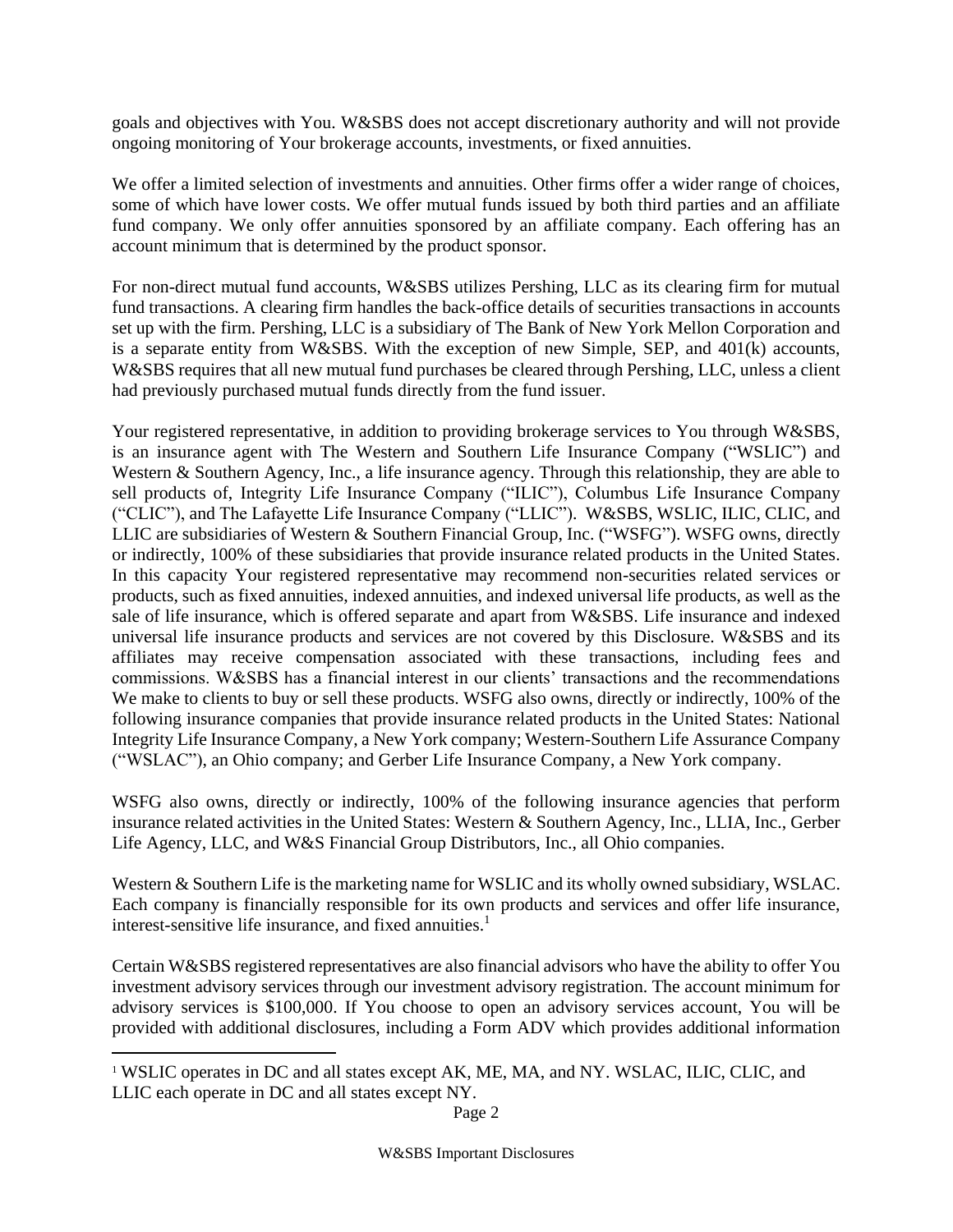related to the qualifications, business practices, and fees of the W&SBS advisory services program. Investment advisory services are not available in all offices or geographical locations, and may require account opening and servicing to be managed by home office representatives that are qualified to do so.

In addition to insurance company and agency affiliations, WSFG also owns Fort Washington Investment Advisors, Inc.(Fort Washington), a registered investment adviser with the SEC and the subadviser to the W&S Wealth Solutions® investment advisory accounts; Touchstone Advisors, Inc., a registered investment adviser with the SEC and the investment adviser to the affiliated Touchstone Mutual Funds; the Touchstone Mutual Funds, which are registered investment companies with the SEC, and are entirely sub-advised by other investment advisers, some of which are affiliated with W&SBS, including Fort Washington; and Touchstone Securities, Inc., a registered broker-dealer with the SEC and member of FINRA, which serves as the underwriter and distributor of the Touchstone Mutual Funds and variable annuities sold by W&SBS in its capacity as a broker-dealer.

## **Material Fees and Costs.<sup>2</sup>**

 $\overline{a}$ 

- **Fixed Annuities.** You will pay several fees and expenses when You purchase a fixed annuity. The following are types of fees charged:
	- o **Surrender charge.** If You withdraw money from a fixed annuity within a certain period after purchase, You will be charged a surrender charge by the insurance company. Generally, the surrender charge is a percentage of the amount withdrawn.
	- o **Administrative fees.** These fees compensate the insurance company for record keeping and administrative expenses.
- **Fixed Indexed Annuities.** You will pay several fees and expenses when You purchase a fixed indexed annuity. The following are types of fees charged:
	- o **Surrender charge.** If You withdraw money from a fixed indexed annuity within a certain period after purchase, You will be charged a surrender charge by the insurance company. Generally, the surrender charge is a percentage of the amount withdrawn.
	- o **Participation rates.** If You allocate to an indexed interest crediting option, the interest credited may be affected by the participation rate, or in other words, a high participation rate may increase your crediting rate, while a lower participation rate will lower your crediting rate.
	- o **Interest rate caps.** If You allocate to an indexed interest crediting option, the interest rate cap is the maximum interest rate that can be credited to the account value in a given indexed interest option for its crediting period.
	- o **Administrative fees.** These fees compensate the insurance company for record keeping and administrative expenses.

<sup>&</sup>lt;sup>2</sup>Commissions on all annuities do not decrease the amount of the contract, but are paid separately by the issuing insurance company.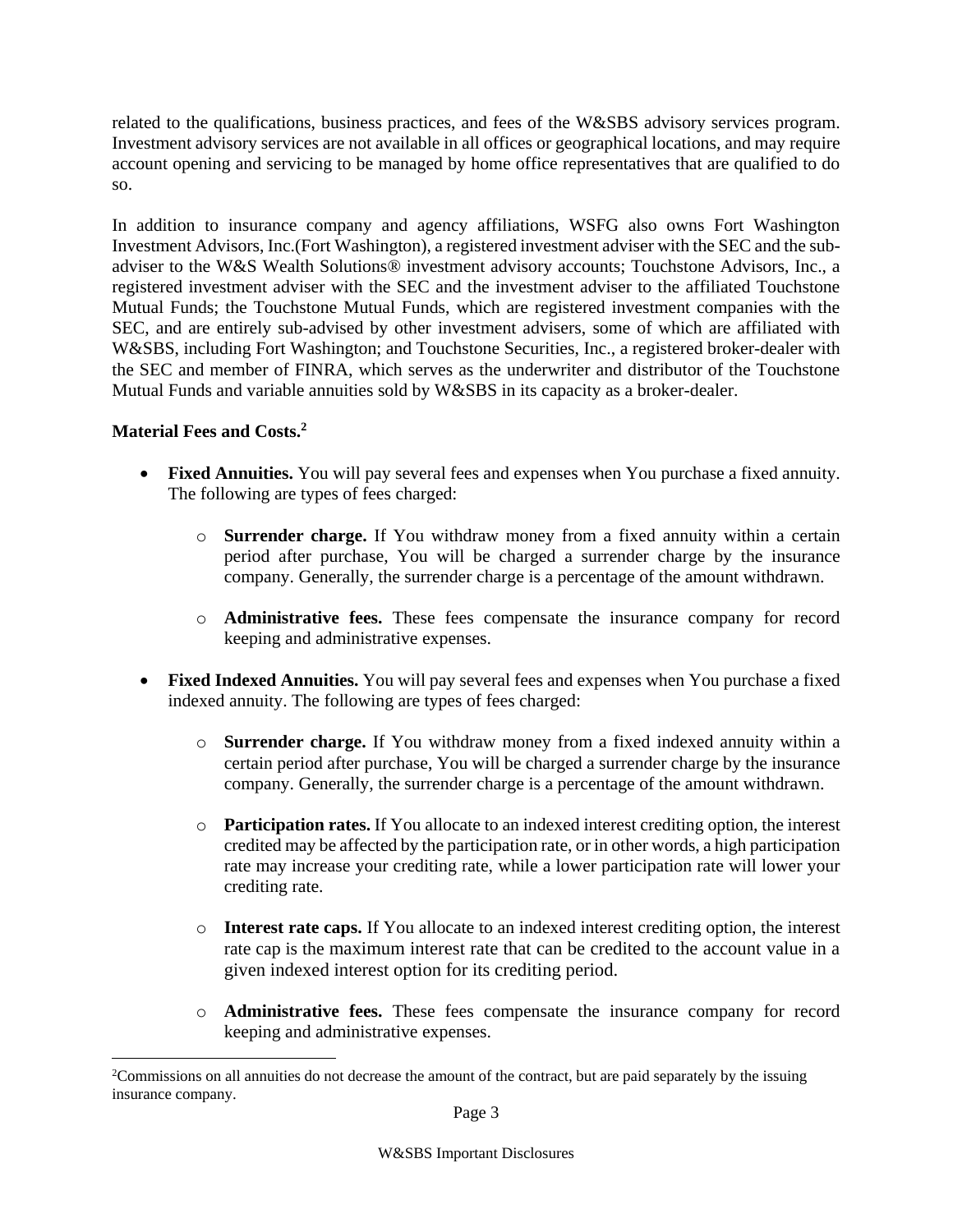- o **Fees and expenses for optional features.** Riders that offer living and enhanced death benefits also carry additional fees and expenses paid to the insurance company.
- **Variable Annuities.** You will pay several fees and expenses when You invest in a variable annuity. The following are types of fees charged:
	- o **Surrender charge.** If You withdraw money from a variable annuity within a certain period after purchase, You will be charged a surrender charge by the insurance company. Generally, the surrender charge is a percentage of the amount withdrawn.
	- o **Mortality and Expense (M&E) Fee.** This fee compensates the insurance company for insurance risks it assumes under the annuity contract. A portion of this fee is used to pay commissions to the representative that recommended the variable annuity to you.
	- o **Administrative fees.** These fees compensate the insurance company for record keeping and administrative expenses.
	- o **Underlying fund expenses.** The investments selected in the variable annuity's subaccounts have their own fees and expenses that are described in the fund prospectus(es).
	- o **Fees and expenses for optional features.** Riders that offer living and enhanced death benefits also carry additional fees and expenses paid to the insurance company.
- **Mutual Funds.** All mutual funds charge fees. You will find detailed descriptions of the fees a fund charges in the fund's prospectus. The actual fees You will be charged varies based upon factors such as, but not limited to, the fund recommended, the share class selected, and actions You take. The following are types of fees that You may be charged:
	- o **Sales loads.** A sales load is a fee charged by the mutual fund that is paid to the selling broker. There are two types of sales loads – a front-end sales load paid when an investor purchases a fund and a deferred sales load which is paid when investors redeem their shares. A front-end sales load immediately reduces your total investment in the mutual fund. A deferred sales load decreases your redemption amount.
	- o **Management fees.** These fees are used to pay the mutual fund's portfolio manager from the assets of the Fund.
	- o **12b-1 fees.** These fees are taken from the Fund to cover distribution expenses and sometimes shareholder service expenses. Distribution fees include fees paid for marketing and selling fund shares, such as compensating brokers and others who sell fund shares, and paying for marketing expenses.
	- o **Redemption fees.** A redemption fee is another type of fee charged directly to fund investors that some funds charge when shareholders redeem their shares. Although the fee is deducted from redemption proceeds like a deferred sales load, it is not considered to be a sales load. Unlike a sales load which is used to pay brokers, a redemption fee is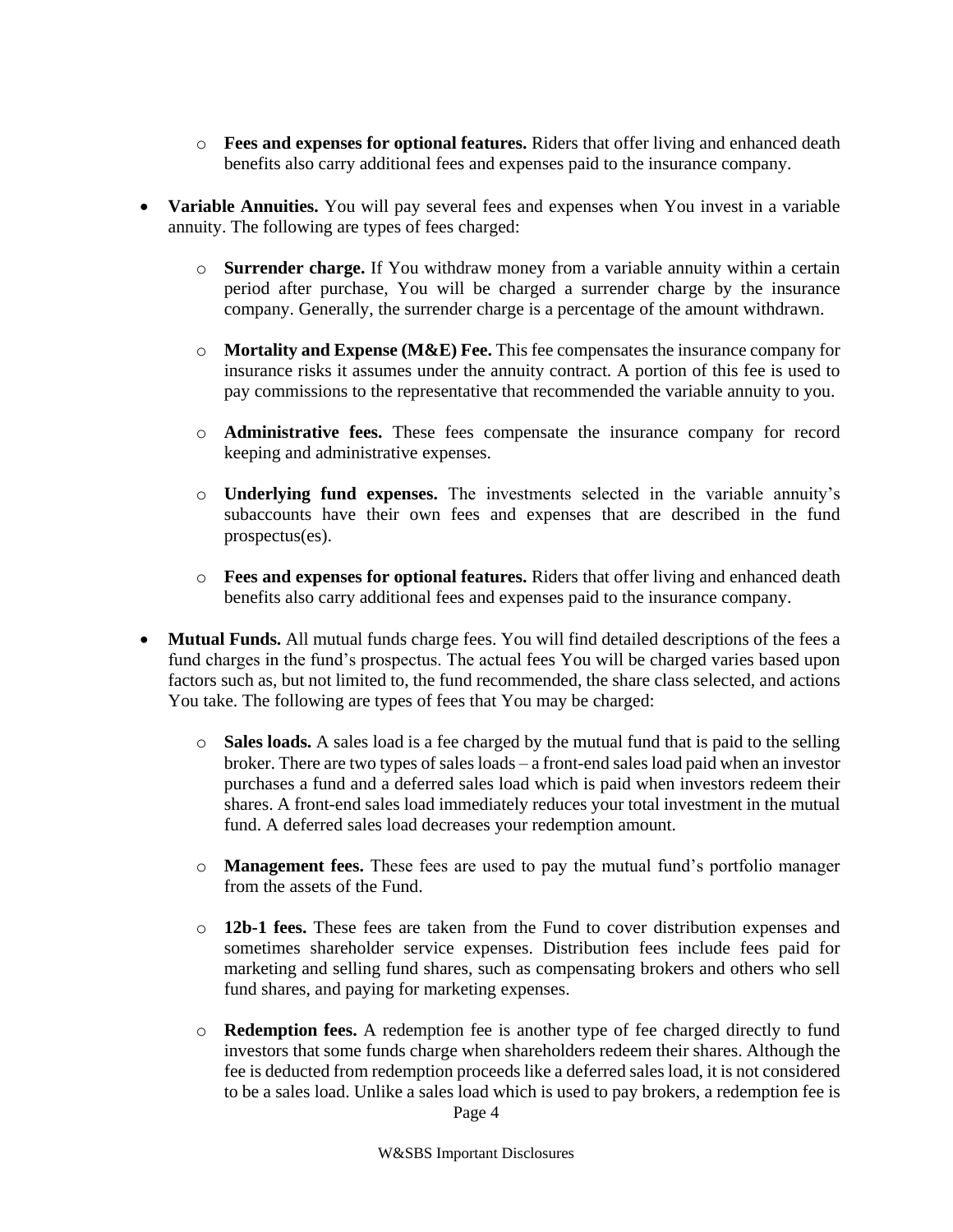typically used to defray fund costs associated with a shareholder's redemption and is paid directly to the fund, not to a broker.

o **Pershing fees.** Pershing, LLC, an unaffiliated clearing firm will also charge transaction based fees for each transaction within an account, as well as annual account fees. Additionally Pershing, LLC may charge you fees and expenses for special circumstances, which include but are not limited to, wired funds, overnight check delivery, insufficient funds, returned checks, account termination, braille statements, and large print statements.

**Product Offerings and Scope of Services Offered.** The Firm limits its Product offerings to proprietary fixed, fixed indexed, and variable annuities and a limited menu of mutual funds, including, but not limited to, funds manufactured by Our affiliated mutual fund company. Our representatives may only make recommendations from this limited Product shelf. Additional types of securities products including, but not limited to, stocks, bonds, exchange traded funds (ETFs), and unit investment trusts (UITs) are not offered through W&SBS and cannot be recommended by its registered representatives. Annuities manufactured by other insurance companies unaffiliated with WSFG cannot be recommended.

W&SBS offers the College America 529 Plan. Depending on your state of residence, there may be an in-state plan that provides state income tax credits or deductions and other state benefits, such as financial aid, scholarship funds and protection from creditors, not available through the 529 Plan We offer.

**Risk Considerations.** The Products We recommend come with various types of risk that should be carefully considered before investing. It is important that you understand these risks before You make an investment decision. Mutual fund and variable annuity prospectuses contain information related to each Product's specific risk and should be read carefully before investing.

- **Fixed and Fixed Indexed Annuities.** Guarantees are based on the claims-paying ability of the issuing insurance company. Fixed and fixed indexed annuities are not insured by the FDIC, the National Credit Union Share Insurance Fund, or any other federal government agency. Payments in a fixed or fixed indexed annuity typically do not have cost-of-living adjustments to keep pace with inflation, so the value of the money you receive in your payments may decline over time.
- **Variable Annuities.** Variable annuities, like mutual funds, involve investment risks. Variable annuities are not deposits of a bank or other financial institution. They are not insured by the FDIC, the National Credit Union Share Insurance Fund, or any other federal government agency. Variable annuities are subject to investment risks, including possible loss of the principal amount invested. You can find more information about a variable annuity's risks and its underlying investment options' risks in the product and underlying fund prospectuses.
- **Mutual Funds.** All funds carry some level of risk. A fund's share price will fluctuate. You could lose money on your investment in a fund and the fund could also return less than other investments. Investments in mutual funds are not bank guaranteed, are not deposits, and are not insured by the FDIC or any other federal government agency. As with any mutual fund,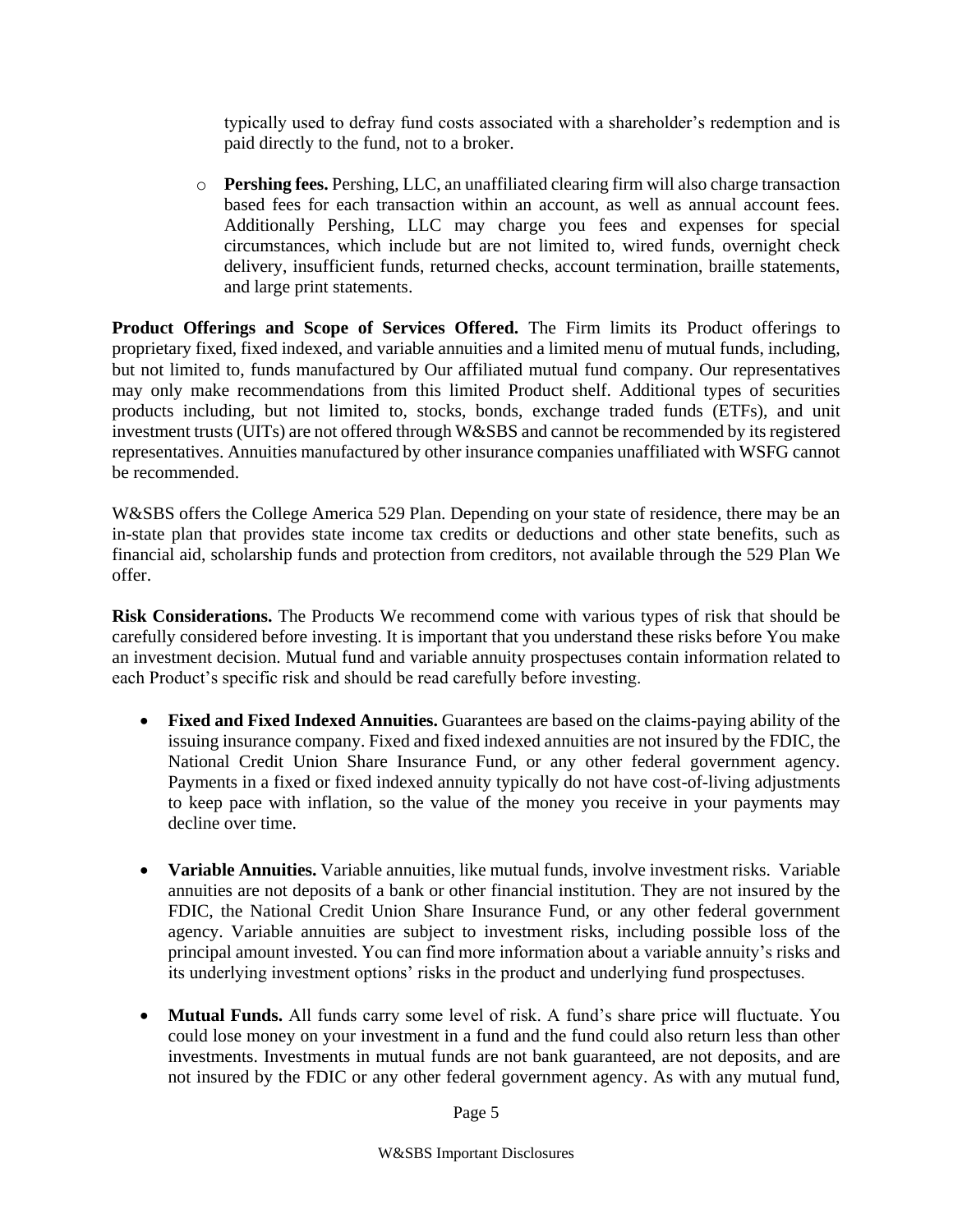there is no guarantee that the fund will achieve its investment goal. You can find more information about a fund's investments and risks within the fund's prospectus.

**Conflicts of Interest.** Our compensation can, and typically does, vary depending on the choices You make about purchasing, making additional deposits to, and taking distributions from Your brokerage account and annuity contracts. These compensation arrangements and their variations, which are described below, are Conflicts of Interest. We have identified the following as material conflicts of interest, and We have developed policies and procedures designed to mitigate them:

- 1. **New Account Conflict**. We will not receive any compensation unless a customer chooses to open a new account, or purchase, transfer, rollover or exchange a Product through Us. For brokerage accounts and annuities, We receive more compensation when We sell multiple Products, open multiple accounts, and/or add more assets into existing accounts. As a result, representatives are incentivized to recommend that you open accounts and purchase multiple Products.
- 2. **Differential Compensation**. We offer various Products to meet the individual needs of customers. We will receive higher compensation on some Products than on others. Products with higher compensation generally require additional training, expertise and time to offer those Products. Our representatives are generally paid more on variable and indexed annuities than on fixed annuities or mutual funds, and more on equity mutual funds than fixed income mutual funds.
- 3. **Proprietary Products**. With the exception of some mutual funds, all of the Products We recommend are proprietary Products, which means the Products are managed, issued or sponsored by Our affiliated companies. With respect to mutual funds, We recommend funds advised by an affiliated mutual fund company and certain non-proprietary mutual funds. In addition to the compensation received by W&SBS and its agents, when these proprietary Products are recommended to and purchased by customers, Our affiliated insurance companies and Our affiliated mutual fund company will receive separate fees and compensation in their roles as Product providers. As a result, our representatives are incentivized to recommend proprietary Products.

The sale of proprietary Products increases revenue to Our companies. In addition, Our agents receive certain non-cash compensation from Our companies, such as medical and other employee benefits, and awards and recognition, which may incentivize agents to recommend proprietary Products.

4. **Third-Party Payments from Mutual Fund Companies**. When We Recommend customers allocate assets to variable annuity subaccounts investing in certain funds, Our affiliated life insurance company and/or Our affiliated broker-dealer will receive varying payments from the manufacturer of that fund, including from Our affiliated fund company, based on the amount of assets allocated to the fund. The amount of fees varies by fund family and fund.

Similarly, when We recommend customers purchase certain mutual funds, including those manufactured by Our affiliated mutual fund company, W&SBS receives fees from the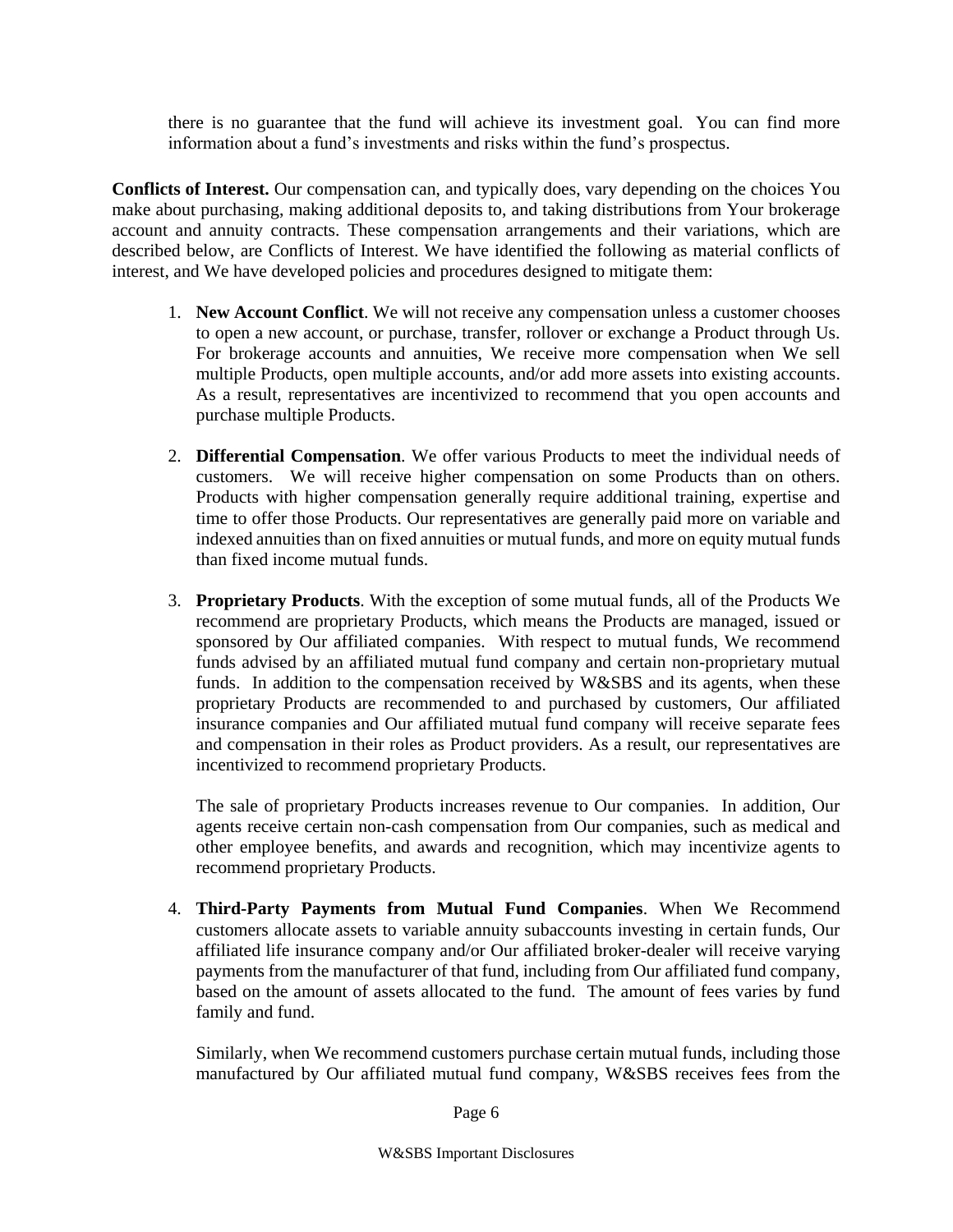mutual fund manufacturer. These fees range from 0% to 1.00% of the amount of deposits in the mutual fund depending on share class and specific mutual fund. W&SBS receives payments from some Product providers and not from others. While We limit the mutual funds that can be recommended (both by family and by individual fund), We do not use the past or future receipt of these payments in Our determination of which mutual funds will be available.

5. **Commissions and Breakpoints – Our Representatives**. Our representatives receive commissions when they sell a Product. Representatives can receive first-year commissions based on the amounts contributed in the first year of the annuity contract or the amount of the mutual fund purchase. Representatives can also receive certain commissions in subsequent years of an annuity/life insurance contract or based on the continued holding of a mutual fund. These commissions, both first-year and subsequent-year commissions, typically vary depending on the Product type and, in some instances, vary within a Product type. In some instances, first-year commissions decrease based on the age of the annuitant. Depending on the age of the customer, a representative can receive more compensation from the sale of certain Products. A representative's first-year commission rate for each quarter is determined based on the representative's total sales over the prior year and applies prospectively only. This means the commission rate for the representative may increase or decrease for his or her future sales, but not prior sales. As a result, a representative is incentivized at certain times of the year to increase his or her sales in order to increase (or avoid a decrease) in commission rate for the next period.

In addition, different mutual fund families provide different commission breakpoints (decreased commissions for larger purchases). As a result, when a representative recommends mutual funds from different fund families and breakpoints are not attained, he or she receives larger commissions.

The actual commission received by a representative is subject to minimums and maximums based upon a fund's specific sales charge (amount charged to the client). Minimum and maximums are different for "high load funds" and "low load funds". A mutual fund is deemed to be a "high load fund" if its maximum sales charge is 5.25% - 5.75%. The maximum compensation a representative will receive when selling a high load fund is 4.75%. A mutual fund is deemed to be a "low load fund" if its maximum sales charge is 3.75% - 4.75%. The maximum compensation a representative will received when selling a low load fund is 3.75%. Funds outside of these ranges do not have minimums or maximums. The intent of the minimums and maximums is to narrow the range of commissions that a representative might receive depending on which mutual fund he/she recommends.

6. **Non-Cash Compensation – Our Representatives**. W&SBS sponsors a variety of programs that provide non-cash benefits to qualifying representatives based on sales of both proprietary and non-proprietary Products. These non-cash benefits include medical and other employee benefits, and awards and recognition. Our awards and recognition are summarized below. Generally, these incentives encourage increased sales of Products at specific times of the year and promotion of Products with higher first year commissions. All incentives are based on overall production and are not based on the sale of a specific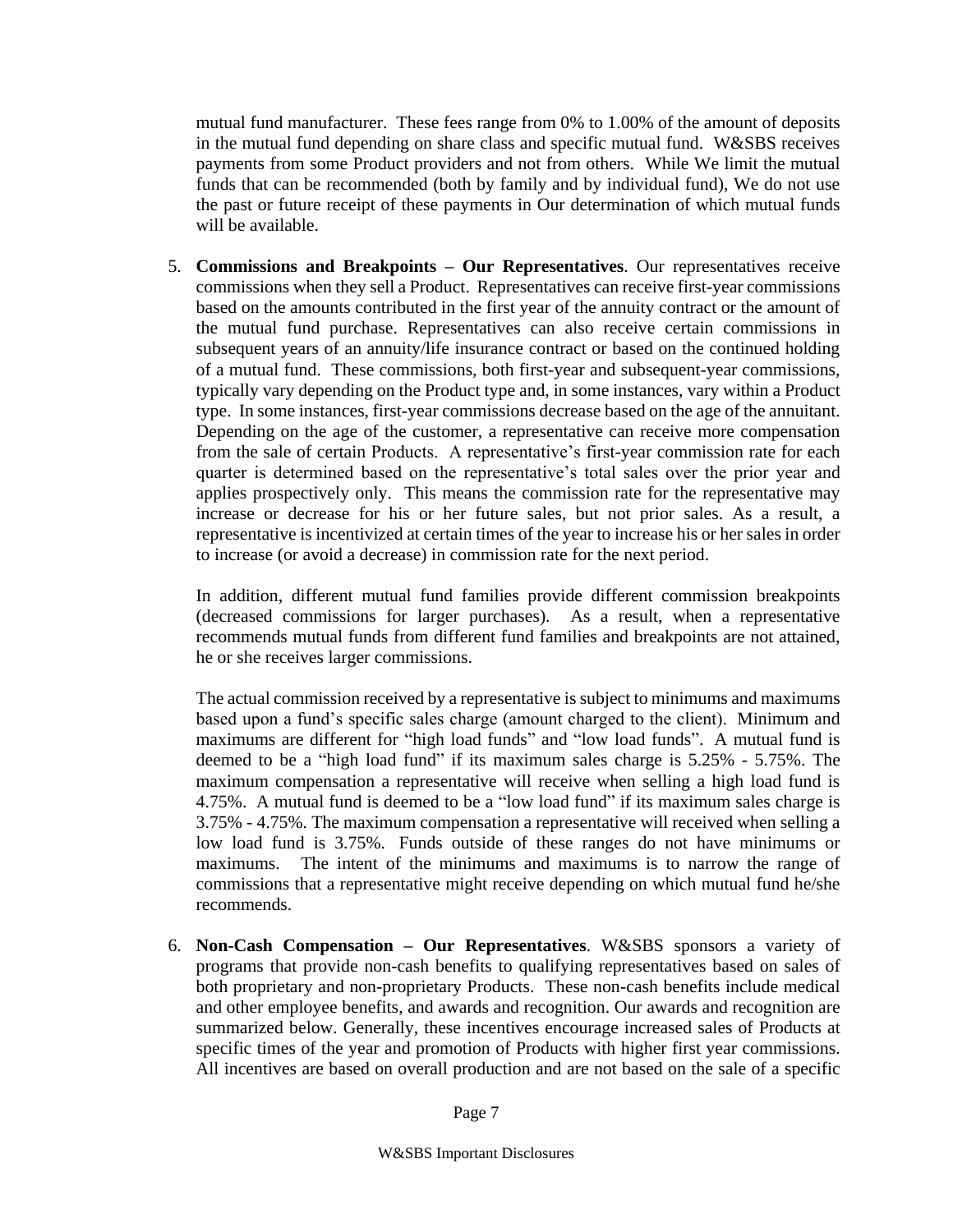Product. Overall sales includes the sales of both securities and non-securities through W&SBS, or through our affiliates.

- o Leaders Sales Meeting Incentive trip that includes travel, accommodations, and entertainment at a resort for the representative and his or her guest. Representatives qualify for this incentive based upon overall production during a 13 month qualifying period with December counting twice. This means representatives have increased incentive to make sales in the month of December.
- o President's Trophy Award presented to the "best" Western & Southern Life office. Offices qualify for this incentive based upon a number of factors, including overall annual sales and client retention, and life insurance sales persistency.
- $\circ$  Agency Leadership Conference Dinner with W&SBS senior management provided to the management of agencies that excelled in the Legion campaign (see below) or in retaining employees during the Agency Leadership Conference, an annual business meeting for W&SBS management. This incentive is based on a number of factors, including sales, over an eight week period in September and October. None of the factors include sales of a specific Products or specific types of securities.
- $\circ$  Majors W&SBS managers receive recognition and an article of high end clothing. Incentive is based on sales during two sales campaigns, President's Month and Legion.
	- President's Month Recognizes "top" W&SBS managers and offices based on sales during an eight week period in February and March (but not based on sales of specific Products or specific types of securities).
	- Legion Recognizes "top" W&SBS managers based on sales during an eight week period in August and September (but not based on sales of a specific Products or specific types of security).
- o Local Sales Contests Throughout the year, individual W&SBS branch office or division management may offer production based incentives to representatives. All local sales contests are pre-approved to ensure that they are not based on the sale of specific Products or specific types of securities.
- 7. **Sales Thresholds – Our Representatives**. Our representatives are required to meet certain sales thresholds to maintain their employment with Us. When agents sell Products with higher first-year commissions, they are able to reach these thresholds more quickly. In addition, to meet these thresholds, representatives may focus on selling Products at specific times of the year and in specific amounts.
- 8. **Performance Incentive – Our Representatives.** In their first two years of service, Our representatives can be awarded additional flat weekly payments for the next quarter based on the achievement of certain first year commission goals for the prior quarter. Through the two-year period, first year commission requirements go up and payment amounts go down. To receive these payments, representatives may focus on selling Products towards the end of a quarter.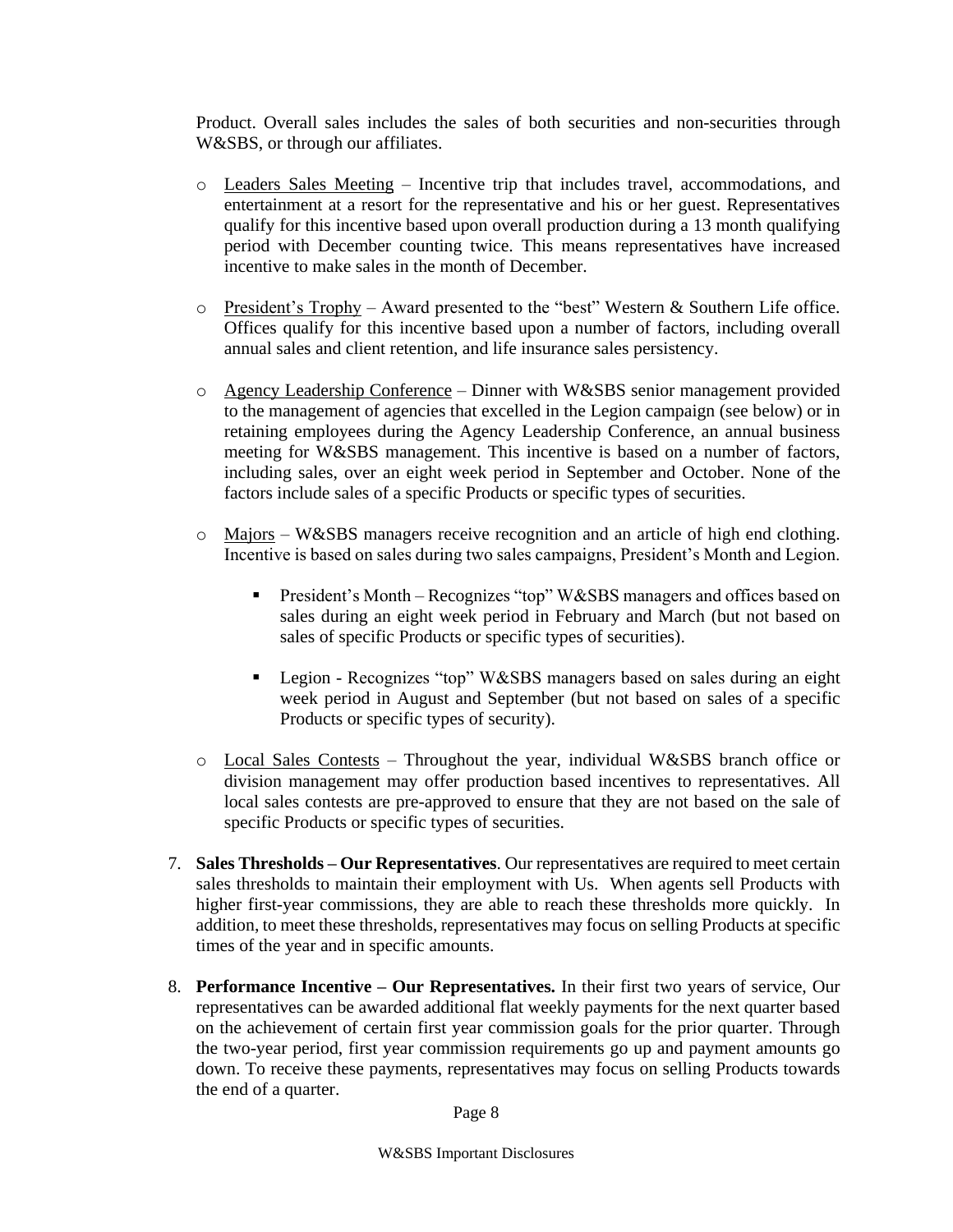- 9. **Override Commissions and Sales Incentives– Our Managers**. Our managers receive commissions when the representatives they manage sell a Product. These commissions are commonly referred to as "override commissions." Some of Our managers receive quarterly (agency managers) or annual (division vice presidents) incentives based on total contracts sold and total sales amounts by the representatives they manage. Additionally, each manager's salary is re-set annually based upon the office's total production. All Products are included in these incentives, but they may cause managers to focus on the promotion of Product sales at specific times and in specific amounts, as well as those Products with higher first year commissions.
- 10. **Override Commissions and Sales Incentives– Wholesalers**. Both W&SBS wholesalers and wholesalers for the proprietary Products we sell receive commissions when W&SBS representatives sell a Product. These commissions are commonly referred to as "override commissions." All Products are included in these incentives, but they may cause wholesalers to focus on the promotion of Products that result in higher commissions. Additionally W&SBS wholesalers receive incentives when representatives submit new applications within four months of becoming registered. All Products are included in this incentive, but they may cause W&SBS wholesalers to focus on the promotion of Product sales at specific times.
- 11. **Sales Incentives – Our Call Center Representatives and Managers**. Our call center representatives and managers may receive monthly incentives based on achievement of certain sales goals based on both total sales amounts and number of contracts sold. Sales of variable annuities do not count toward qualification for these incentives. These payments may cause call center representatives and managers to focus on Product sales at the end of each month and in certain amounts and cause these representatives to recommend Products other than variable annuities. Certain call center representatives may also receive semi-annual incentives based on team achievement of sales per representative per month goals, which may also cause these call center representatives to focus on the promotion of Product sales at specific times and in specific amounts. Our call center representatives and managers can qualify for the Leaders Sales Meeting based on their overall production, but they cannot qualify for President's Trophy, Agency Leadership Conference, or Majors. In addition, call center representatives and managers are not subject to sales thresholds, and call center managers are not eligible for the override commissions and sales incentives discussed in #9 above.
- 12. **Registered Representatives Qualifications.** Representatives that are authorized to offer both brokerage services and investment advisory services (dually registered representatives) may be incentivized to recommend one or the other depending on the representative's financial circumstances. The rate of compensation for advisory services is lower, but the deposits are generally higher and compensation is on-going. Representatives who are authorized to offer only brokerage services have an incentive to recommend the sale of Products within a brokerage account rather than refer an individual to a dually registered representative.
- Page 9 13. **Solicitor's Agreement.** All registered representatives are authorized to refer qualified prospects to Fort Washington in exchange for a referral fee. Representatives may be incentivized to recommend a brokerage Product or make the referral depending on the